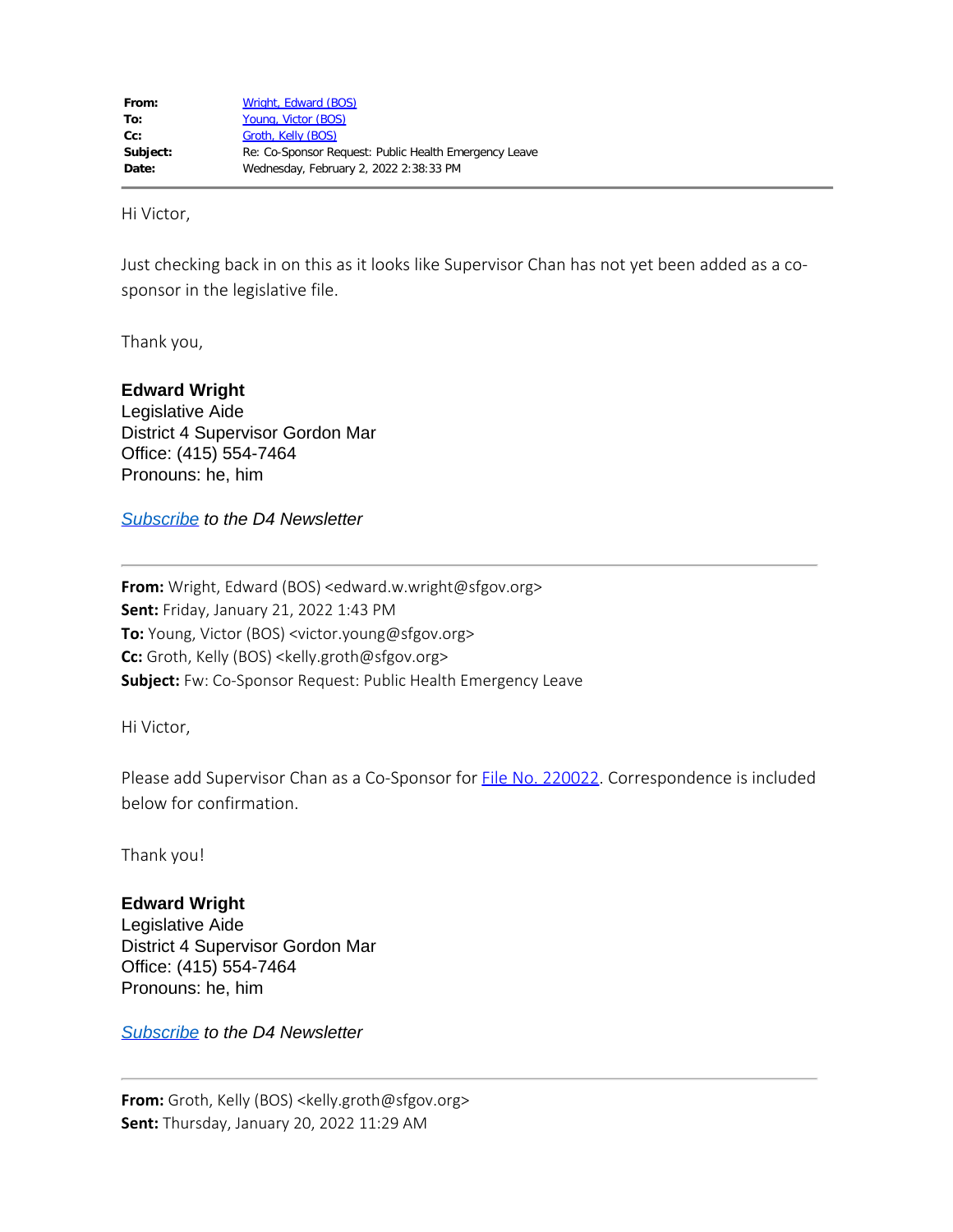**To:** Wright, Edward (BOS) <edward.w.wright@sfgov.org>; Hsieh, Frances (BOS) <frances.hsieh@sfgov.org>; Fregosi, Ian (BOS) <ian.fregosi@sfgov.org>; Yu, Angelina (BOS) <angelina.yu@sfgov.org> **Subject:** Re: Co-Sponsor Request: Public Health Emergency Leave

Hi Edward,

Please add Supervisor Chan as a co-sponsor.

Thank you! Kelly

Kelly Groth | 明美 Legislative Aide Office of Supervisor Chan District 1, San Francisco Board of Supervisors (415) 554-7413

**From:** Wright, Edward (BOS) <edward.w.wright@sfgov.org> **Sent:** Wednesday, January 12, 2022 4:31 PM **To:** Hsieh, Frances (BOS) <frances.hsieh@sfgov.org>; Groth, Kelly (BOS) <kelly.groth@sfgov.org>; Fregosi, Ian (BOS) <ian.fregosi@sfgov.org>; Yu, Angelina (BOS) <angelina.yu@sfgov.org> **Subject:** Re: Co-Sponsor Request: Public Health Emergency Leave

Sounds great, thank you!

## **Edward Wright**

Legislative Aide District 4 Supervisor Gordon Mar Office: (415) 554-7464 Pronouns: he, him

*[Subscribe](https://fe3815707564077d701377.pub.s10.sfmc-content.com/ojhrgyzqhfu) to the D4 Newsletter*

**From:** Hsieh, Frances (BOS) <frances.hsieh@sfgov.org> **Sent:** Wednesday, January 12, 2022 2:26 PM **To:** Wright, Edward (BOS) <edward.w.wright@sfgov.org>; Groth, Kelly (BOS) <kelly.groth@sfgov.org>; Fregosi, Ian (BOS) <ian.fregosi@sfgov.org>; Yu, Angelina (BOS) <angelina.yu@sfgov.org> **Subject:** Re: Co-Sponsor Request: Public Health Emergency Leave

Thanks, Edward!

We haven't had a chance to review and discuss this as a team, but I'll follow up with you as soon as we have or if we have additional questions.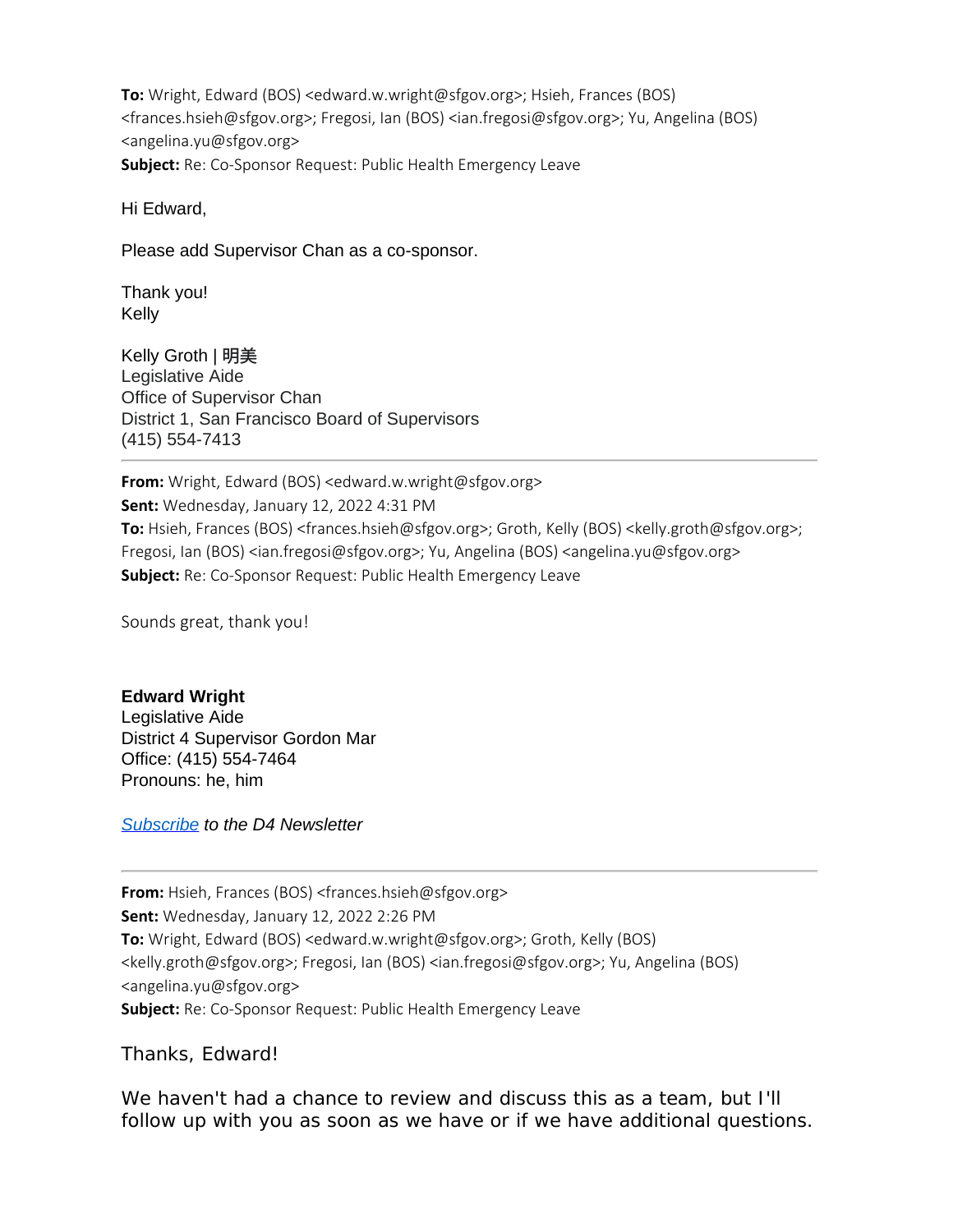-----

Frances Hsieh | 謝令宜 Office of Supervisor Connie Chan San Francisco Board of Supervisors, District 1 (415) 554-7410

**From:** Wright, Edward (BOS) <edward.w.wright@sfgov.org> **Sent:** Wednesday, January 12, 2022 11:19 AM **To:** Groth, Kelly (BOS) <kelly.groth@sfgov.org>; Hsieh, Frances (BOS) <frances.hsieh@sfgov.org>; Fregosi, Ian (BOS) <ian.fregosi@sfgov.org>; Yu, Angelina (BOS) <angelina.yu@sfgov.org> **Subject:** Co-Sponsor Request: Public Health Emergency Leave

Hi D1!

Last week, Supervisor Mar introduced Public Health Emergency Leave as an initiative ordinance for the June 7th ballot. This ordinance would provide two weeks of additional paid leave to San Francisco workers during public health emergencies to take care of themselves or their family members. As you may recall, this was originally legislated as an emergency ordinance in the Spring of 2020 with unanimous support from the Board of Supervisors and Mayor Breed and was re-enacted six times — until the City Attorney's office informed us they could no longer approve further reenactments after it had been in place for a year. As PHEL is closely tied to the Paid Sick Leave Ordinance, which was approved by and may only be amended by voters, we are prohibited from replacing the emergency ordinance with a regular ordinance and must go to the ballot to extend or codify this policy.

I've attached a one-sheeter along with the legislation and digest. For the initiative ordinance, we've added some eligible leave uses during air quality emergencies, exempted small and midsized businesses and social enterprise non-profits, and have narrower uses for healthcare workers and emergency responders to protect public health and emergency responder staffing levels. We deeply appreciate Supervisor Chan's support for the prior version of this policy and for the working people of San Francisco and would like to request her cosponsorship for this measure.

I'm happy to talk through the details or answer any questions.

Thank you!

## **Edward Wright**

Legislative Aide District 4 Supervisor Gordon Mar Office: (415) 554-7464 Pronouns: he, him